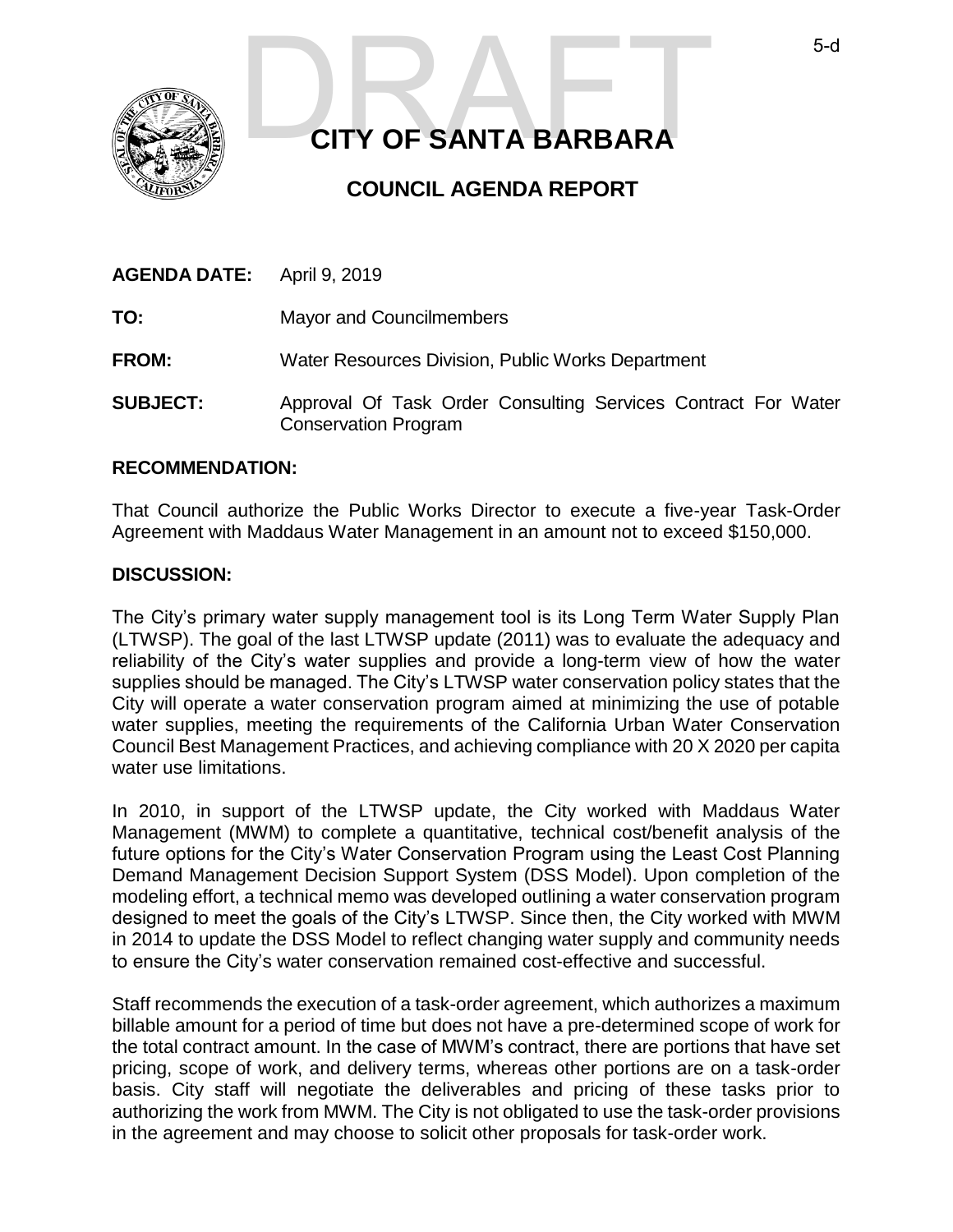Council Agenda Report Approval Of Task Order Consulting Services Contract For Water Conservation Program April 9, 2019 Page 2 a Report<br>sk Order Consulting Services Contract For Water Conservation Program<br>255

## Selection Process

MWM is staffed by registered engineers and takes a technically rigorous approach to water management planning using proven engineering estimates of water savings and cost-effectiveness analysis, including detailed financial analysis of utility costs and benefits. MWM was selected because it is widely recognized for its expertise and capabilities in water resources management, drought and water conservation planning evaluations, and for innovative contributions in demand management technology and integrated water resources planning. MWM has helped more than 200 California utilities prepare demand forecasts and water conservation plans since 1990. In addition, the City has worked with MWM on an ongoing basis using its proprietary DSS Model and for technical expert support using its Commercial, Institutional, and Industrial (CII) water conservation program, described below.

MWM's proposed rates are reasonable and comparable to those of other professional engineers and technical staff performing similar work. Additionally, the tasks related to the DSS Model and CII Program are at a significantly reduced cost compared to contracting with similar consultants since these programs have already been developed with MWM through previous contracts as a result of Requests For Proposals. The DSS and CII items in this task-order contract are considered updates to the existing programs staff has developed with MWM. For the above reasons, staff recommends that Council authorize the Public Works Director to execute a five-year task-order agreement with MWM in an amount not to exceed \$150,000.

## DSS Model

The City originally used MWM's DSS Model to develop a water conservation program for the LTWSP update in 2011. In 2014, the City worked with MWM again to update the DSS Model in response to changing water supply conditions. The City recently experienced record drought conditions that exceeded the "design drought" in the 2011 LTWSP. In addition, state regulatory agencies are proposing new statewide regulations related to water conservation. In light of the changed water supply situation and these new regulations, the City wishes to update the DSS Model again in order to re-evaluate the City's water conservation program, ensuring it remains both cost-effective and successful at reducing the City's potable water demand to meet state regulations.

In this task, MWM will update the DSS Model with up to 25 water conservation measures, assist staff with conservation measure screening, review the water savings values associated with each conservation measure, update the City's avoided cost of water within the model based on current water supply costs, and update the model to reflect the most current codes and standards in order to project associated water savings. At the end of the modeling process, MWM will provide a Technical Memorandum summarizing the modeling results.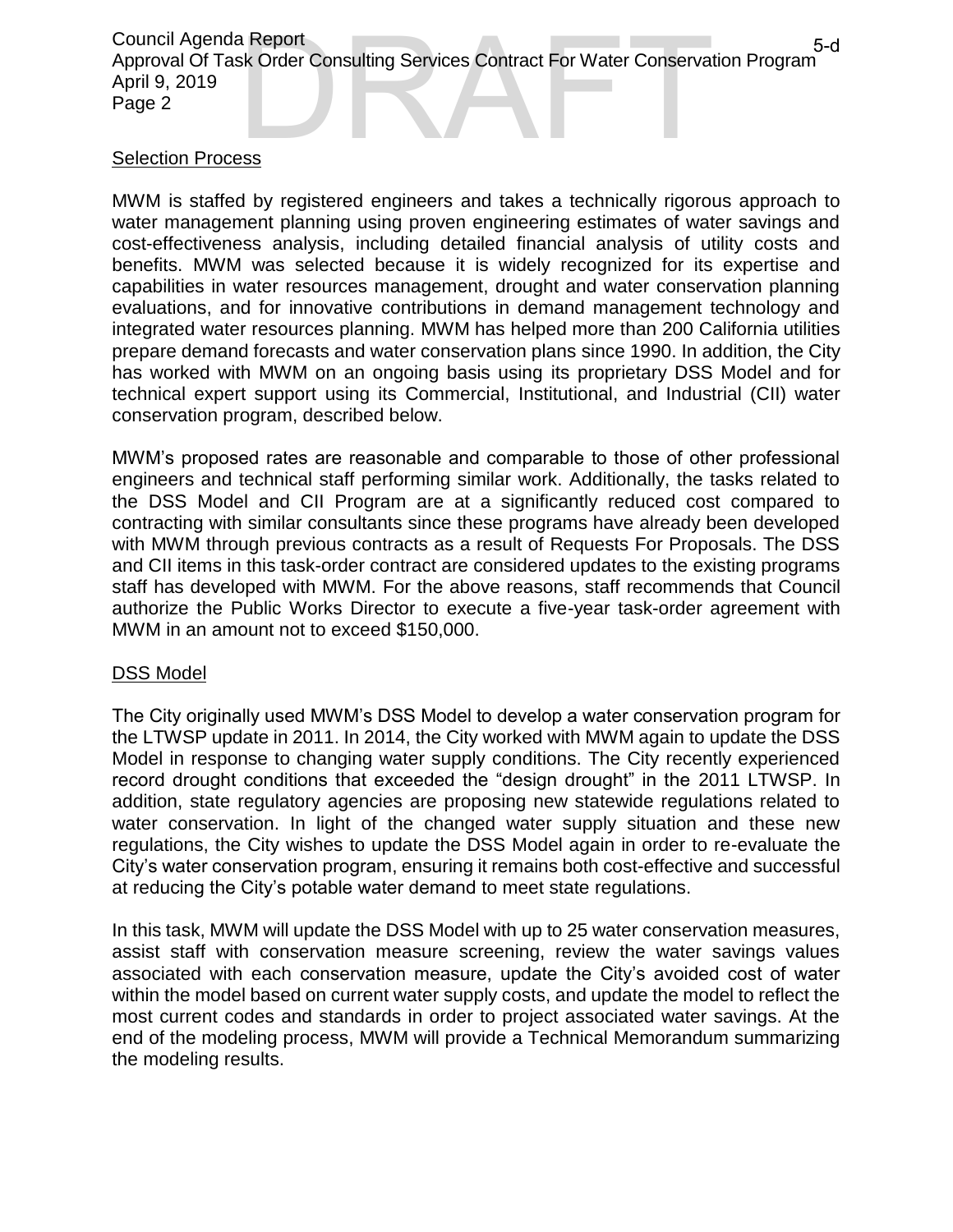## Council Agenda Report Approval Of Task Order Consulting Services Contract For Water Conservation Program April 9, 2019 Page 3 a Report<br>sk Order Consulting Services Contract For Water Conservation Program<br>Technical Support

## CII Audits and Technical Support

The CII Water Use Survey and Custom Incentive Program (CII Program) was developed through technical analysis and modeling of the City's Water Conservation Program using the DSS Model, which developed cost-effective water conservation measures. The CII Program targets the City's high-water-using commercial, industrial, and institutional customers, providing them with water use surveys and custom incentives for conservation. For the past six years, MWM's water use efficiency experts have assisted with implementation of CII water use surveys. As a result of the surveys, recommendations for potential methods and/or equipment that a CII business can employ to reduce its site's water consumption, specific to the type of business being evaluated, are provided. Once the survey has been completed, the City, with assistance from MWM, analyzes the recommended project's cost/benefit ratio using the CII Water Audit Tool to determine if the site qualifies for a financial incentive. The goal is for the CII customer to implement the suggested conservation methods and therefore reduce its potable water consumption. MWM will conduct up to five specialized CII water audits and provide technical services related to the CII Water Audit Tool. The CII Water Audit Tool is a proprietary product of MWM, and this task also includes an annual license for the City's use of the tool.

## On-Call Support for Long Term Water Supply Plan and State Legislation

On June 14, 2011, the City adopted an update to its LTWSP in order to analyze water supply for the City's 2011 General Plan Update. Since 2011, the City has experienced the most severe and long-lasting drought on record, exceeding the "design drought" used in the 2011 LTWSP analysis. The community has responded with dramatic reductions in demand through conservation, yet the City was still required to reactivate its Charles E. Meyer Desalination Plant as an additional source of supply. Additionally, several issues have arisen since 2011 that have the potential to affect the availability of the City's current water supplies moving forward. The City desires to update its LTWSP to reassess the adequacy, reliability, and cost of its water supplies with respect to these issues. MWM will provide as-needed on-call support to the City as it works to update the LTWSP. This support may include, but is not limited to:

- Creation and/or revision of water demand forecasts
- Creation and/or revision of conservation savings forecasts
- Assistance with text chapters in the plan as requested by the City
- Assistance with graphics for the plan as requested by the City

In addition, MWM will provide as-needed on-call support to address any requirements determined by new California state legislation as set forth in Executive Order B-37-16. Released by Governor Brown on April 7, 2015, Executive Order B-37-16, "Making Water Conservation a California Way of Life," establishes new long-term water conservation measures for California. The order directs five separate state agencies to develop permanent water conservation regulations, as well as new water efficiency targets for urban water suppliers, in order to use water more wisely, eliminate water waste,